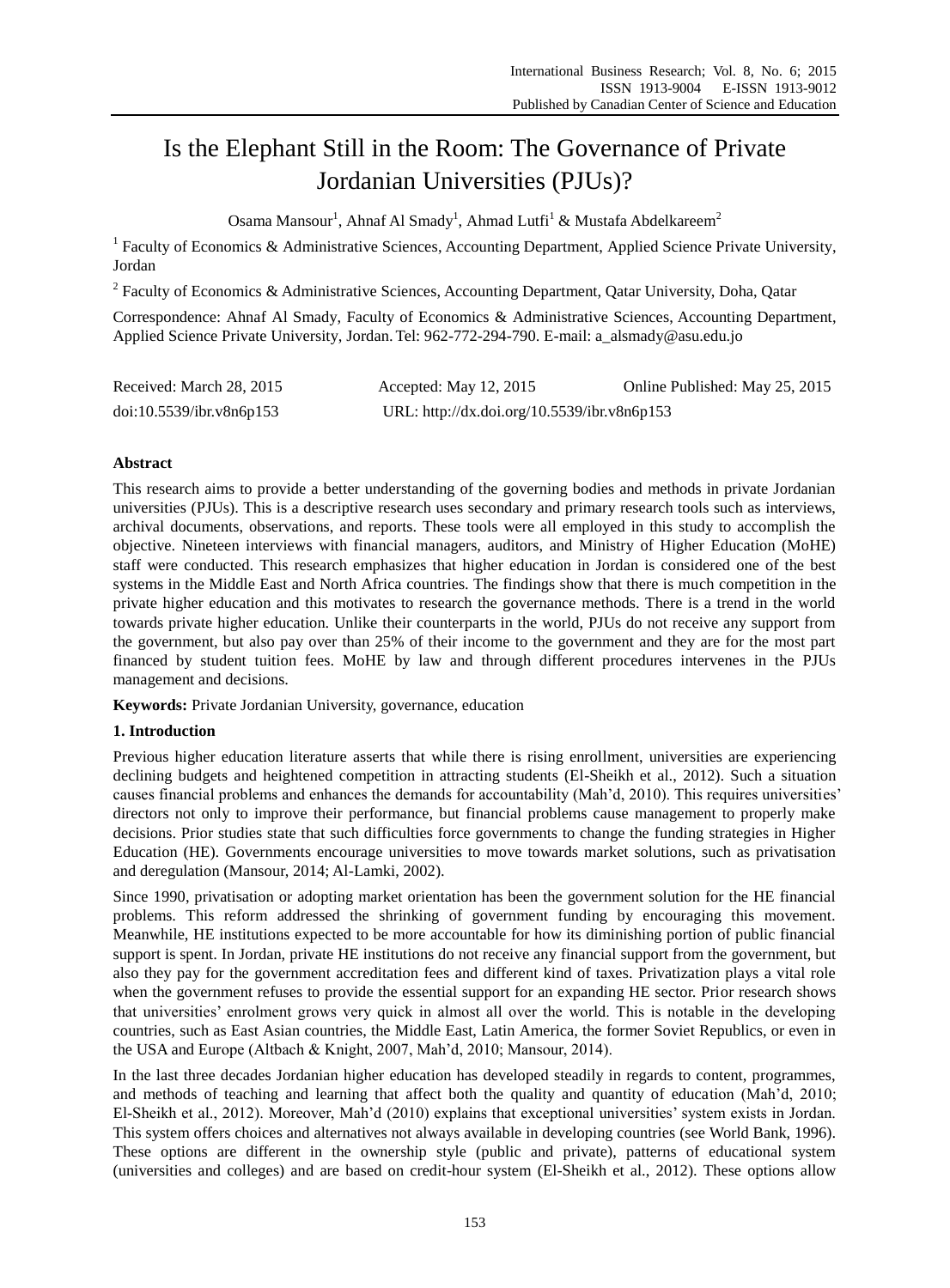students to select courses according to their study plans.

Private universities in developing countries struggle to manage their limited resources (Mah'd, 2010). In Jordan, a decision to adopt a new approach for the financing and management of HE has been taken since both funding and ownership belong to private sources. Moreover, Ministry of Higher Education (MoHE) plays a role in the Jordanian context. MoHE requires all universities to develop budgeting system to significantly increase their control over the private HE sector, thus establishing some norms and standards to develop these universities to follow the government's direction and to facilitate the monitoring and evaluation of these institutions' performance. Simultaneously, there are no government subsidies or tax exemptions (like those given to public universities) available to private universities.

In Jordan, the MoHE is in charge of developing in higher education in terms of quality and excellence. The MoHE implements accreditation policy to oversee private universities and to maintain quality and excellence. However, the MoHE law maintains for each university in Jordan its autonomy, the MoHE is concerned about the quality of education in these universities. One of the methods that MoHE uses to protect quality is the budget process as it tries to keep commercial companies away from the educational process, and gathering budget information to match and compare for the purpose of research and development. Prior research finds that more than two thirds of private universities think that the MoHE is trying to oversee private universities and to centralise strategic decisions into the hands of the MoHE through the budget (Mah'd, 2010). On the other hand, private universities are not well represented in the MoHE council; while private universities are more than public universities, every public university is represented in the MoHE council by its president, while all private universities are represented by just one person (Farhan, 2000). Moreover, Mah'd (2010) asserts that the accreditation system is applied to private universities but not to public ones. According to Farhan (2000), there is discrimination in dealing with universities and this has a negative impact on the educational process. This means that inequality exists in the MoHE's treatment of private and public universities. While, there is an evidence to suggest that some private universities perform much better that some public universities do in terms of educational services, development, and student quality (Burke & Al-Waked, 1997; Mah'd, 2010).

It is argued that that the likelihood of PJUs being perceived as effective increases when they manage to align the expectations of stakeholder groups with respect to good governance. Thus, including stakeholder's perceptions in measuring effectiveness will improve understanding of PJUs governance and therefore the quality of governance practices. Therefore, this research sheds light on the relations between the MoHE and PJUs. Moreover, the study will fill the gap throughout describing the PJUs governance and concentrating on the methods that the MoHE uses to oversee the PJUs as a case of governance understanding.

#### **2. Institutional Theory**

The institutional theory can explain the governance process in JPUs. Institutional theory assumes that organizations adopt structures and practices in response to actual or anticipated external changes or pressure. It can explain external pressures as: Coercive: example could be legislators and regulators. Normative: example could be professional institutes and agencies. Mimetic: example could be other governments. (DiMaggio & Powell, 1998).These forces can improve the homogeneity of accounting practices across organizations and contribute to institutional isomorphism (Baker & Rennie, 2006). It can be argued that institutional theory as one of the most appropriate theory for explaining JPUs governance process. It can explain external pressures as:

Coercive: example could be legislators and regulators.

Normative: example could be professional institutes and agencies.

Mimetic: example could be other governments (DiMaggio & Powell, 1983).

These forces can improve the homogeneity of accounting practices across organizations and contribute to institutional isomorphism (Baker & Rennie, 2006). Pollitt and Bouckaert (2004) considered institutional theory as one of the most appropriate theory for explaining public-sector management reforms. Also it has been used in this current to explain how MOE were very influential in budgetary accounting form adoptions by JPUs. This has been done by using secondary and primary research tools such as interviews, archival documents, observations, and reports. These tools were all employed in this study to accomplish the objective. Nineteen interviews with financial managers, auditors, budget accountants and Ministry of Higher Education (MoHE) staff were conducted. MoHE by law and through different procedures intervenes in the PJUs management and decisions.

#### **3. Sample and Data Collection**

In this research a descriptive research using both primary and secondary research tools were employed. Nineteen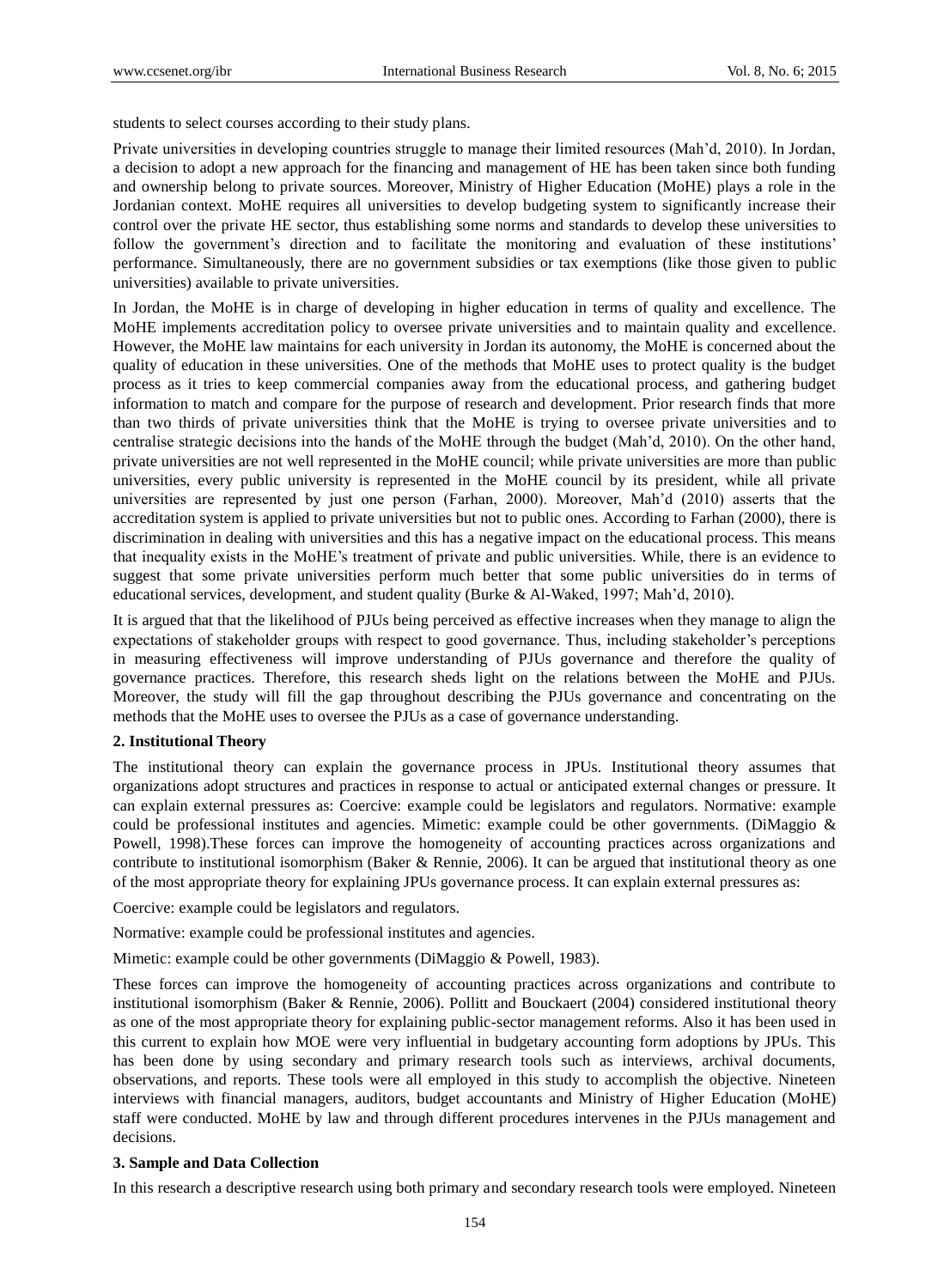interviews with financial managers, auditors in PJUs as well as ministry of higher education staff were conducted. Those interviewees were chosen as they are involved with the governing issues of the educational institutions. According to Saunders et al. (2012) interview is the one of the best methods that is used to seek new insights and to understand new phenomena. In this research, the interview was used to explore the governance issues and to understand the situation in JPUs.

# **4. Background of Higher Education in Jordan and PJUs**

# *4.1 Higher Education in Jordan*

In the last 25 years, privatization was one of the issues that Jordan has been interested in on a national scale, since it has been argued that this will improve competence, satisfy parents' preferences, make universities more accountable, and reduce government expenditure in higher education institutions (Kharman, 2005; Mah'd, 2010). This conception has been developed in order to enhance higher education development insofar as there is pressure to expand student numbers or to reduce costs, enhance research, and apply the result of such research more effectively. The attitude towards privatization is increasing and has changed dramatically (El-Sheikh et al., 2012).

In 1982, Jordanian Council of Higher Education was established to meet the need for regulation, planning and controlling HE policies. This council oversees the programs offered by both private and public higher education institutions through the Accreditation Commission, and the Higher Committee for Scientific Research. After three years, the MoHE and Scientific Research was established to collect relevant statistics, to approve the establishment of new institutions, to establish policies and practices and to apply the mission of the government's educational strategies (MoHE, 2008). The MoHE evaluates public and private institutions in terms of their programs' effectiveness in implementing higher education's vision, tasks, and objectives (El-Sheikh et al., 2012).

# *4.2 The Governance of PJUs*

Private universities pay different kinds of fees and taxes to the MoHE, including a fixed amount for every student (general accreditation) and every major (special accreditation), as well as other fees. For example, in 2012 one private university paid about US \$600,000 in accreditation to the MoHE and over US \$2,800,000 in taxes to the government. Together, these taxes comprise around 20% of the university's total expenses. This trend applies to all private universities. However, private universities struggle to pay these fees to the government, as student tuition fees are their only source of funding. This is one of the reasons why there is a tendency amongst these private universities to be more accountable and effective than public universities in terms of resource use.

Law No. 19 of 1989 has defined private universities as every university, HEI, or a college where the course of study is no less than 4 years, or its equivalent, provides awards at least the bachelor degree. It is to be established, owned, managed, and supervised by a non-government body (Younis, 2002). Private universities are commercial companies; indeed, most of them are owned by families (whether or not these institutions are listed on the Amman Stock Exchange).

According to Law No. 43 of 2001 and Law No. 20 of 2009, each private university must have an autonomous budget that operates under the control of the president and is submitted through the trustees' board to the MoHE council. Prior research finds that, whilst employing the budget is compulsory in the private universities, the level of participation in the budget varies. The concerns over what factors may influence budget performance in PJUs are researched in this study.

The law allows investors to apply to the MoHE to establish a university. According to the law, financial and managerial autonomy are guaranteed. This enables university to own property and operates legally in the community. Five private universities are publicly listed on the Amman Stock Exchange. According to the law PJUs are all recognized as commercial companies and the board of directors represents the owners of the university. This requires all PJUs to meet the needs of the owners and in the same time satisfy the requirements of accreditation of the private universities law (El-Sheikh et al., 2012).

Board of directors, who represents the commercial company, is in charge of funding the university's buildings and properties. The university president who holds the responsibility for all university activities must not be one of the university owners. The HE council appoints the university president for four years and the president must be Jordanian professor. The board of directors is the business engine in the private universities. This board controls all financial and management issues, and sometimes academic issues. In other words, the general manager takes the important decisions and university management is under his control.

Every university must create a board called the university board headed by the president. This board consists of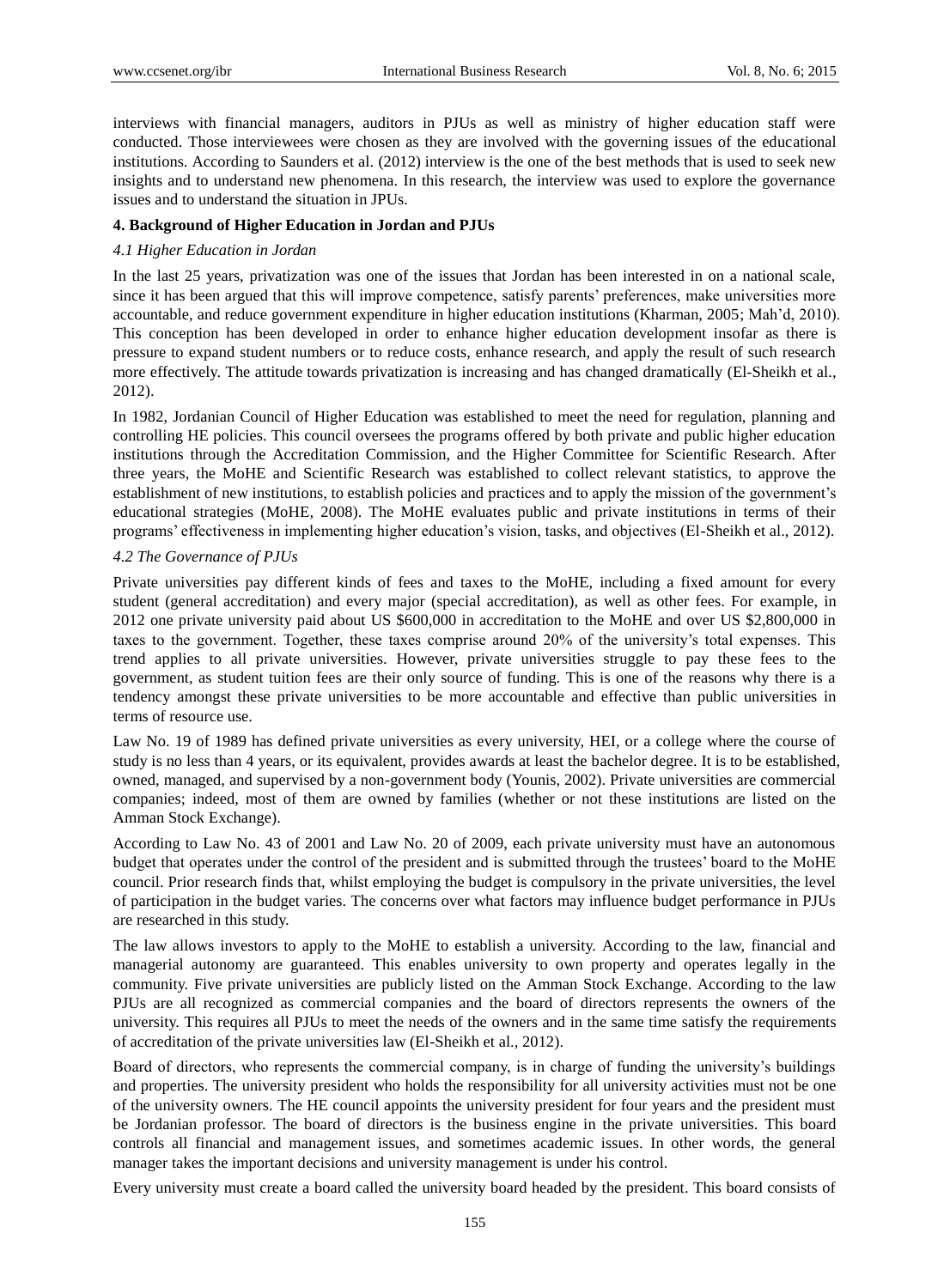the vice president, deans, an academic from each faculty, two administrative managers, two persons from the local community, one current student, and one previous student (Mah'd, 2010). More operational, every university has a dean's board that discusses all academic issues, establishing new programs, appointing professors, assessing academics' work and nominating academics for scholarships. Each PJU must have a board of trustees appointed by the MoHE for four years and holds the power and authority to prepare the strategic plans and policies for the university (El-Sheikh et al., 2012). The board approves presidential decisions for organizing university activities, and on a term by term basis the board decides the students' numbers in each faculty and department.

# *4.3 The Role of Ministry of Higher Education in PJUs*

The higher education council is the most authoritative and influential governance body in Jordanian higher education. In 2001, HE Act No. 43 was authorized (and annulled the previous Act). The allocation of government fund between public universities, the enrolments to both public and private universities and the annual entry standards lie in the hand of this council. Moreover, the accreditation of private universities and their programs (both initially and annually) and the senior appointments in public universities, as well as the presidents of private universities, are decided by the Higher Education Council. According to this law, all HE issues are controlled and supervised by the MoHE, with the following functions (Al-Tarawneh & Mubaslat, 2011).

- 1) Implementing the overall policy and plans of higher education in the kingdom.
- 2) Creating an environment of coordination between universities private centers for consultations and research.
- 3) Signing agreements in the fields of higher education and scientific research.
- 4) Representing Jordan at international conferences.
- 5) Approving HEIs and their certificates.
- 6) Setting student eligibility rules for scholarships inside and outside of Jordan.
- 7) Following up the affairs of Jordanian students abroad through Jordanian cultural counselors.

In addition to functions given to MoHE, this Act provides the following major duties to Accreditation Council within the Ministry:

Defining regulations for the accreditation of HEIs, and amending and developing these in light of the general policy of HE.

Supervising the performance of HEIs and their commitment to applying the rules of accreditation.

Appointing the specialized committees needed to carry out the tasks of the Accreditation Council.

Ensuring that institutions of HE reach their pre-defined goals through continuous evaluation of their programmes.

Proposing schemes for regulations and rules of the Council's duties.

Publishing the Council's decisions concerning accreditation in the official media.

## *4.4 Decision Making Structure in PJUs*

Previous literature assures that decision making in private universities has been affected by the MoHE (El-Sheikh et al., 2012; Mah'd, 2010). In Jordan, there is a prevalent conception that state universities generally provide better education than private universities do. The MoHE thinks that private university managers (represented by the board of directors) pay more attention to profit than to the quality of educational services. For this reason, the MoHE gives academics (the president and the trustees of private universities) more authority and power to make proper educational decisions.

While in public universities there is no board of directors, the Public and Private Universities Law of 2009 documents how every public university must have a board of trustees consisting of 13 members who hold at least a bachelor's degree. The members of the board of trustees are appointed by a royal decree for four years, and they are the university general policy makers, responsible for approving the budget and appointing the president of the university.

The structure of decision-making in these universities differs from that of other enterprises. While in universities the flow chart of authority is complex, normal businesses tend to operate on a simple, hierarchical decision-making structure (Covaleski & Dirsmith, 1988). There are two main decision-making bodies in PJUs: the board of trustees and the board of directors. Formally, the board of trustees is responsible for all financial,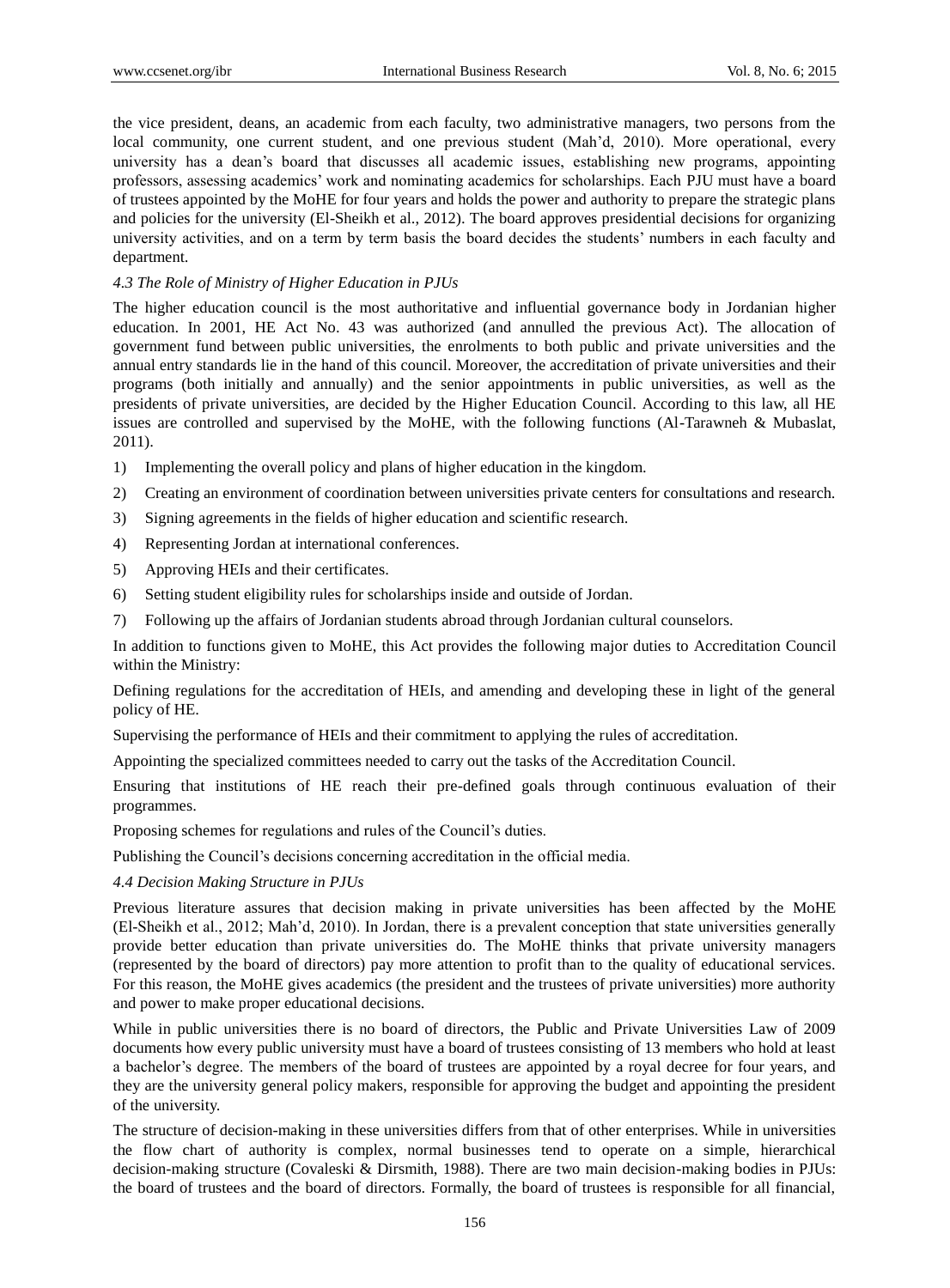management, for academic issues within the university, and for appointing the university president. This board is the policy maker when negotiating the budget and discussing expenditures. Whilst owners tend to minimise university expenses and the budget (Issa, 2000), trustees should guarantee that this tendency will not affect the quality of education.

The board of directors is primarily comprised of stakeholders and those who own the highest percentages of the university; it is in charge of the funding of building and estates as well as of representing the business side of the university. Issa (2000) states that sole business of the company that owns a Jordanian private university is the formation of the board of directors. According previous research, the board of directors controls all financial and management issues related to the university (El-Sheikh et al., 2012; Mah'd, 2010). Although the level of authority and decision-making power varies between universities, all private universities are controlled primarily by the owners through the board of directors. Therefore, budget decisions are made and approved by the owners and the MoHE policy is based on this. In order to protect quality of education, all private universities must be managed and controlled by academics through the trustees and the president. The MoHE apparently aims to separate the educational process in private universities from the commercial patterns (the university owners). This has been one of the main concerns highlighted by MoHE policies. An example of that, the MoHE does not recognize or accept any letter is not signed by the university president. Moreover, the Private Universities Law states that university management must be independent of university owners. For example, in the MoHE budget format, all expenses related to buildings, land, or construction should be separated from the overall university expenses and financed by the parent company (the owner). In reality, private universities are all managed by the owners through the council of directors, in which management and strategic issues are decided most of the time. In fact, the head of the board of directors, who is typically the general manager, has power over all university actions. Universities' documents and informal hierarchical authority structures demonstrate that strategic plans and decisions are normally made by the general manager. The internal system in each university forwards all payment and purchasing orders to the general manager, who approves the budget and other strategic decisions. According to Mah'd & Buckland (2009) the internal system of the private universities states that the president and the board of trustees should sign the budget proposal after its being approved by the board of directors. The president and other academic managers manage educational issues, such as appointing academics, managing academic plans, and representing the university.

The management of private universities should not only think about funding and revenue sources, but they should also give more attention to finding ways of reducing educational costs whilst maintaining the quality of education (Mah'd, 2010). Until 2013, the MoHE restricts student numbers and does not allow any private university to accept more than 8,000 students. According to Mah'd and Buckland (2009) the MoHE thinks that quality of education can be affected by increasing the number of students in private universities. Recently, the MoHE responds to the universities pressure and starts allowing private universities to accept of more than 8000 students.

#### *4.5 Budgets in PJUs*

Several researchers have clarified the importance of the budget and resource allocation (see Moll, 2003; Covaleski et al., 2003; Horngren et al., 2009; and Drury, 2008). There is agreement among the respondents that the budget is one of the control tools which assists in decision-making, provides accurate information, and facilitates the matching of departments' revenue and expenditure. Budgets as planning systems provide better resource allocation to various departments and centres (see Magner et al., 1996; Drury, 2008). Magner et al. (1996) explain that organisations should engage in systematic operational planning for the near future and should consider how to best allocate limited resources among their various operating units. Private University Law Number 43 in 2001, and its amendments by temporary Law Number 63 in 2003, determines the private university budget and its sources. This is a summary of the main points in this regard:

- 1) There is an independent budget for the university.
- 2) The MoHE council approves of the university budget.
- 3) The University's budget income consists of:
- a. Tuition fees
- b. The revenue of real estate
- c. Grants and donations
- d. Investment activities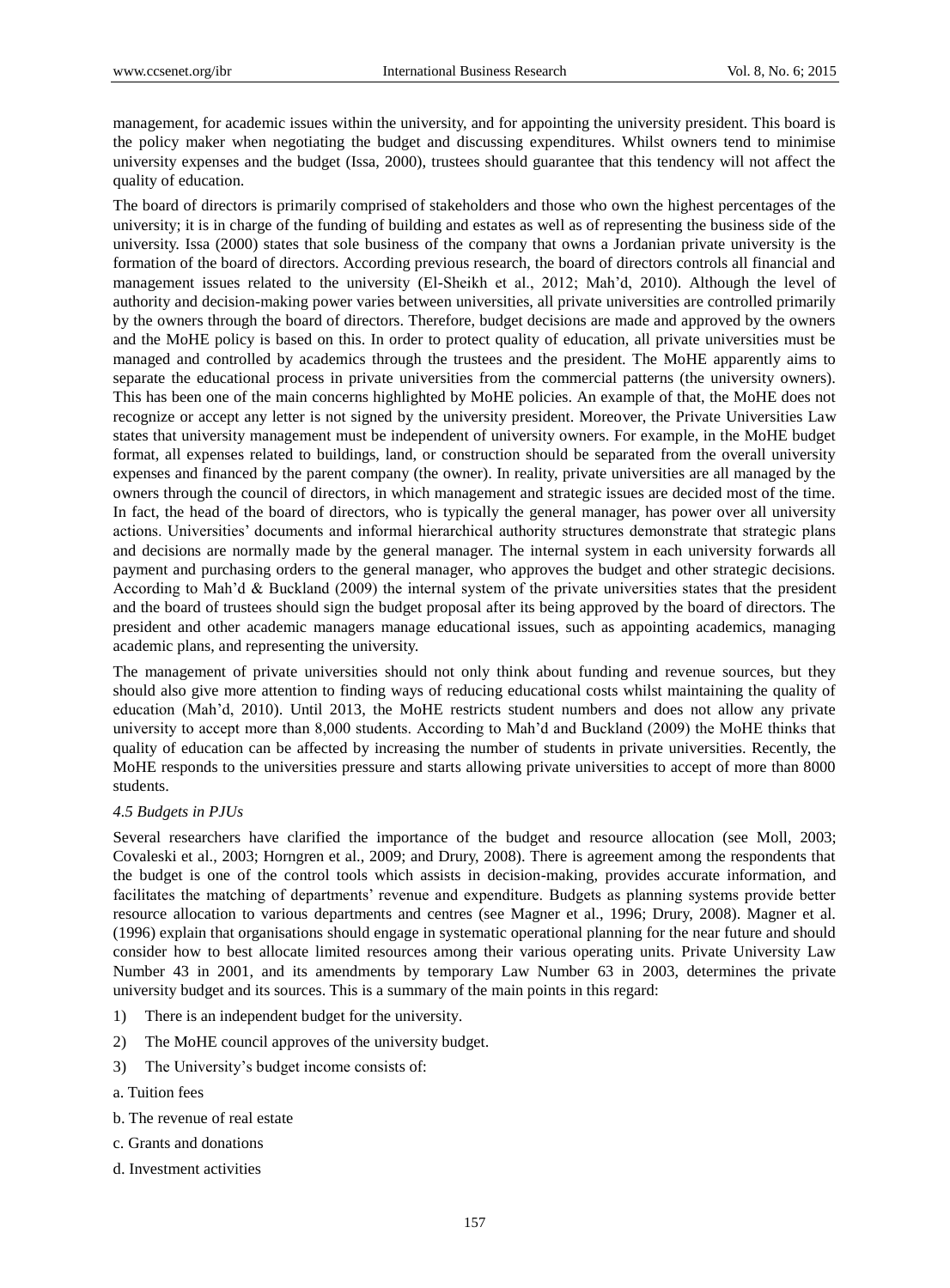- 4) The spending order must be decided by the president.
- 5) The university should set aside 3% of the operational expenditures for scientific research, publications, training, and conferences, as well as 2% for sponsoring students for doctorate degrees.
- 6) The university must open an account (independent of the parent company owners) in a Jordanian bank.
- 7) The university must possess financial accounts and entries, and these accounts must be audited by a certified accountant appointed by the company.
- 8) The university must establish an internal audit unit which should present reports to the president.
- 9) The parent company is directly responsible for capital projects (buildings and maintenance) and should accommodate this fund as approved by the trustees' board in the budget.
- 10) The parent company is not allowed to intervene in any university managerial affairs or equipment, and the company deals with university activities which are not related to academic issues from outside of the campus.

The university budget is an annual plan approved by the MoHE council; it includes operational plans for the university and encompasses the activities, programmes, and services that are forecasted for a specific period. The university budget consists of two main parts: revenue and expenditure. Revenue is a financial estimation assessed by the financial department mainly on tuition fees. Expenditure is a financial reflection of the university plan for the next year, including all university expenses. The university budget covers the financial period starting from January 1st and ending on December 31st every year.

The budget is classified into three levels. The first level is referred to as chapters: every chapter includes sections, and every section consists of a number of items. The budget form is considered as a proposal for the university and the department's budget. If any other expenditure or revenue is not included in the form, the university can add it to the appropriate chapter and section. The law determines revenue and expense in the following areas:

# *4.6 Revenue and Their Resource*

#### 4.6.1 Tuition Fees

Tuition fees consist of two main types: tuition fees for normal programmes and tuition fees for private programmes (evening programmes). Every section consists of four main sources: tuition hour fees, services fees, administration fees, documents, and graduation fees.

Endowments and investment revenue

This consists of six sections:

Credit interest revenue;

Student revenue and staff delivery;

- Cafeterias revenue;
- Bookshops revenue;
- Stocks and shares;
- Other revenue.
- Consultations, research, and production activities;
- Grants, donations, and contracts;
- Payable revenue (this includes students' payable debts and other payable debts);
- Loans for building and maintenance (this is under the responsibility of the company and does not appear in the budget, but rather appears as a note for disclosure).

#### 4.6.2 Expenditures

These should all be related to university activities, and are classified as follows:

- 1) Operational expenditures (salaries, wages, pensions and their attachments), including four main sections: salaries and wages, summer wages and extra time wages, recompenses and benefits, and the compensation of the board of directors.
- 2) Other operational expenditures (seven sections are included in this chapter): student activities and services, maintenance and necessities, shared expenses, contributions, accreditation, professional works and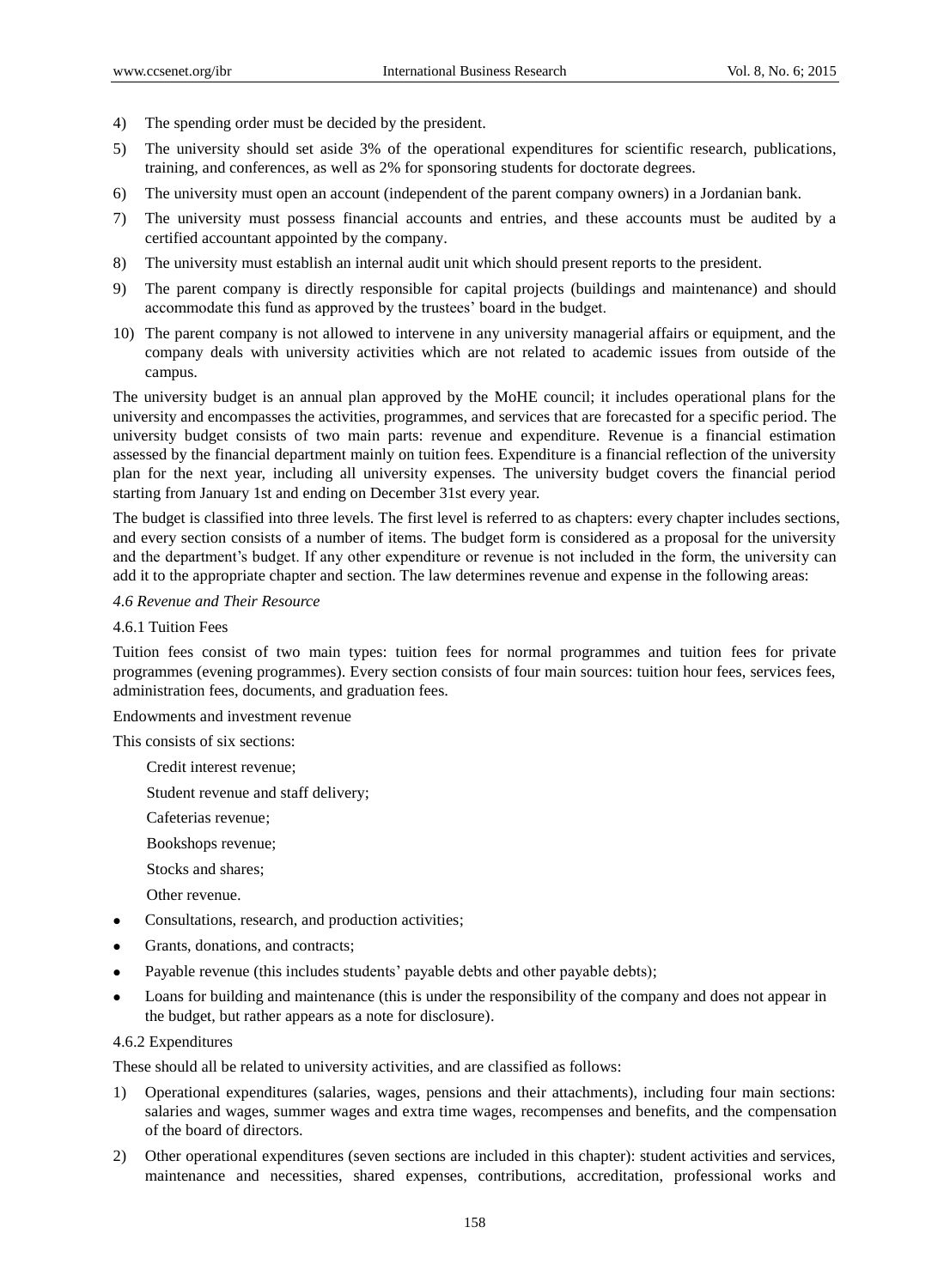consultations, taxes, and other fees.

- 3) Scientific research and sponsorships (this chapter includes two main sections): scientific research, publication, training, and conferences, as well as sponsoring students for doctorate degrees.
- 4) Capital expenditure (five sections are included in this chapter): equipment and scientific devices, furniture and office equipment, vehicles, computers and programmes, and books and journals.
- 5) Payable expenditures: income taxes for the previous year.
- 6) Building and maintenance expenditures financed by companies' loans: this is not included in the budget and appears as a note.

The MoHE distributes a budget form to private universities. This form should be distributed to all faculties and administrative departments within the university. The faculties have different forms from those in administrative departments. Some specific departments have specific forms, such as the library form, to cope with the nature of these activities in that department. The budget format includes estimates for the current year, revisions for the current year, and estimates for the next year. The budget has been prrepared by the MoHE, and it is typically prepared by each university's budget committee and financial department. The MoHE distributes the budget forms to all private universities and requires these universities to follow the forms. While adhering to these forms is compulsory, universities can add, remove, or change items according to their activities. Mah'd (2010) shows that some PJUs rely on the budget committee and provide data to the committee through the financial department; others depend totally on the financial manager, thus demonstrating a central decision-making structure. Mah'd (2010) finds also that audit managers have a substantial influence on budget decisions and sometimes maintain the position of budget committee head.

In 2003, the MoHE generated a committee to re-establish the budget format in a manner designed to suit activities in all private universities. Basically, this format is developed from the experience of public universities, and it contains two main streams (revenue and expense). In most cases, after the revision of the budget by the budget committee and the negotiation of any unrealistic or vague items, budgets will be finalised and summarised in the final revision. The approval stage will take place after the budget has been finalised, and the budget, must be sent to the president, then to the deans' council, to the board of trustees, and finally to the MoHE council for approval. The MoHE council then revises the budget to ensure that the university is adhering to the law. Mah'd and Buckland (2009) finds that the aim of sending the budget to the MoHE is determining scientific research expenses, the responsibility of the parent company concerning the university activities, and facilitating the comparison between universities based on the budget data. The budget format encloses a separate budget form for each administrative department and faculty in the university. All administrative departments have the same budget format, which includes the same expense items, with the exception of a few departments that have unique features, such as the library and registry. While the budget form includes all expected expenses for the coming year, some managers or deans may require additional, unlisted expenses. Thus, they can add their required items to or remove any unwanted items from the budget at the time of preparation.

The Ministry revises this format; compares the actual and the budgeted accounts for the previous year. The difference between actual and budget should be the same as the approved transfers or additions. Another thing is that the Ministry is interested in checking university commitment when examining the science research account, as well as in monitoring the intervention of the parent company in the university's accounts. The MoHE emphasises the fact that they generated a budget committee to create a budget format for all private universities.

#### *4.7 MoHE Intervention*

The impact of external pressures on university management and governance is addressed in a considerable amount of literature (see Johnstone, 1998; Modell, 2006; Buckland, 2009; Mah'd & Buckland, 2009). Governments in most of the world have a responsibility to oversee the provision of HE (this is to protect HE quality, or for reasons of market failure) (Johnstone, 1998). Thus, government intervention in university management and governance may have a major impact on a university's strategy. Moll (2003) states that Australian universities still resist external pressures, particularly pressure from the federal government, in favour of a managerial approach. She clarifies that Australian universities have restructured their governing bodies to accommodate government policies and changing community pressures to make decisions effectively, as well as to display a higher level of managerial competency. Covaleski and Dirsmith (1988) describe how the University of Wisconsin rejects the state budgeting format when this format does not support the university's goals and interests. We are addressing here that the government through different tools such as budgets are controlling the universities. However worldwide this may be valid for some cases in public universities, in Jordan private are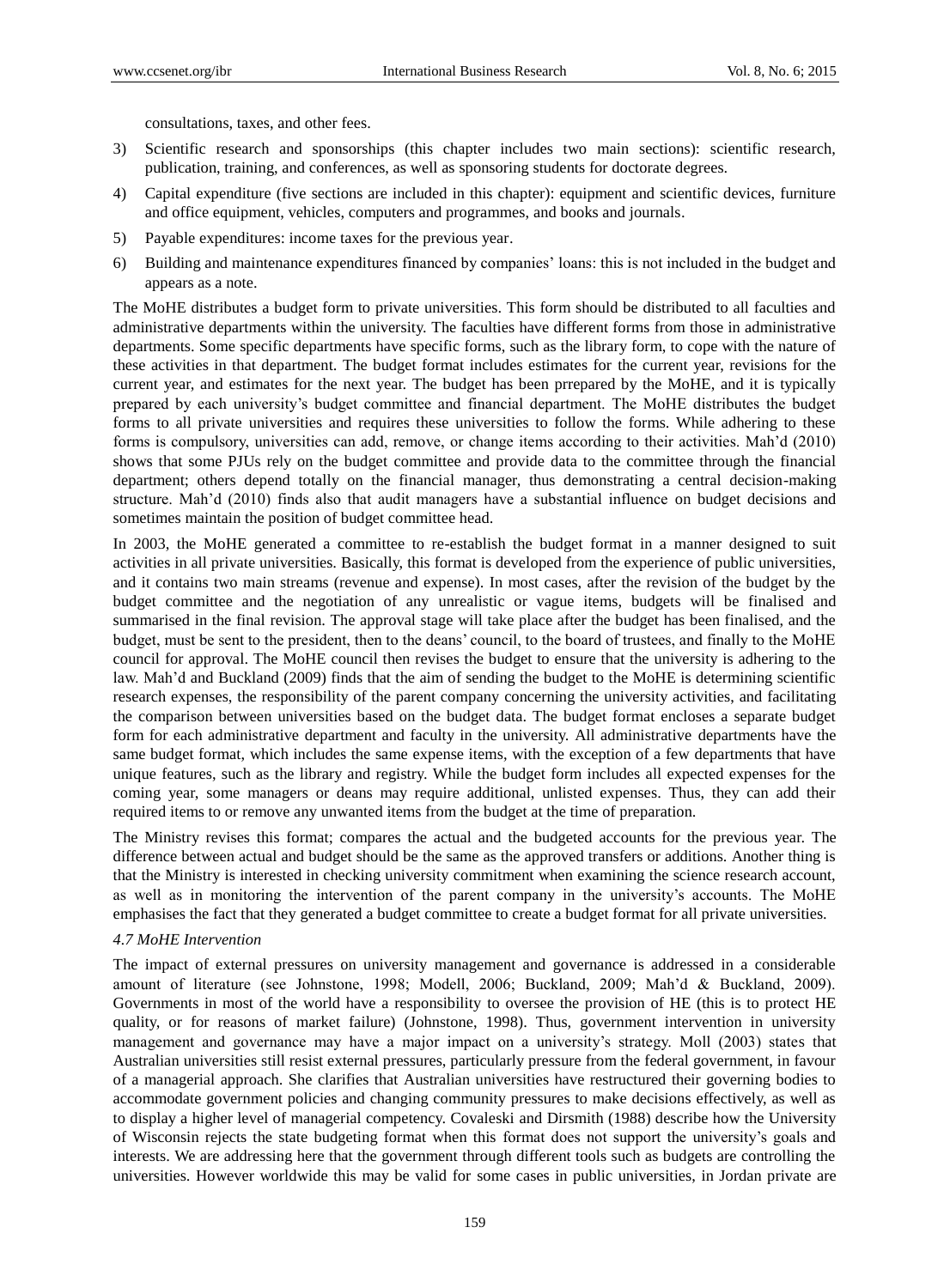controlled by the government. Private universities in Jordan do not receive any fund from government and they are required to follow the government direction while public are not required to do so.

#### **5. The Results**

In Jordan, although the MoHE and the Universities Law claim that all universities are independent institutions, the MoHE is in charge of supervising private and public universities in terms of their programmes, educational performance, admission policies, and approval of development and budgeting plans. Mah'd (2010) approved this by both the MoHE staff and universities' managements. The budget procedures, which have been established in the MoHE and which all private universities are supposed to follow, are an example of MoHE intervention.

The MoHE claims that, while each university in Jordan maintains its autonomy, the MoHE is concerned about the quality of education in these universities. The MoHE thinks that the budget process is one way of protecting educational quality by maintaining an appropriate percentage of scientific research, keeping commercial companies away from the educational process, and gathering budget information to match and compare for the purpose of research and development. Mah'd (2010) demonstrates that more than two thirds of private universities think that the MoHE is trying to oversee private universities and to centralise strategic decisions into the hands of the MoHE through the budget. Farhan (2000) finds that private universities are not well represented in the MoHE council; while private universities are more than public universities, every public university is represented in the MoHE council by its president, while all private universities are represented by just one person. The accreditation system is applied to private universities but not to public ones. According to Burke and Al-Waked (1997), there is a conceptual bias that private universities provide lower educational quality than public universities do. The MoHE asks all private universities to implement different criteria regarding quality of education, financing, management, and other issues, while this is not a requirement for public universities (Mah'd, 2010). According to Farhan (2000), there is discrimination in dealing with universities and this has a negative impact on the educational process. This means that inequality exists in the MoHE's treatment of private and public universities. There is evidence to suggest that some private universities perform much better that some public universities do in terms of educational services, development, and student quality (Burke & Al-Waked, 1997; Mah'd, 2010).

In a public university, the dean is responsible for his own budget; he has a specific amount for the whole faculty budget, and he can distribute this amount according to the various needs and requirements of faculty activities. Conversely, in private universities there is a specific amount for every budgeted item and neither the dean nor the department head are able to order in excess of their item allowance. In general, both public and private universities allow the dean to establish his own budget, and they negotiate it with him. In public universities, the dean can control and organize his activities within his overall allowance; however, in private universities there is an items' budget controlled by the financial management, and the dean is able to make decisions only according to the items' allowances. This helps to control the expenses, enhances the responsibility attribution, and facilitates decision-making.

#### *5.1 The Perceptions of the Budget Preparers and MoHE Staff*

This research demonstrates the views of the universities' financial managers, audit managers, and budget accountants and MoHE staff. First, this research explores the views regarding the MoHE budget format which has been prepared by a committee which included financial managers from public universities in Jordan. This budget format suits public universities as it has been generated from the experience of a public university (Mah'd, 2010).

Respondents from private universities claim that the budget format has been generated to meet MoHE needs. They think that the MoHE force them to follow a budget format that is based on the public university experience. They also declare that this format suites a public institution and Ministry requirements, but that it is not workable in private universities because it ignores the unique situation of commercial targets. Six financial and audit managers support the following view:

"The MoHE budget format comes from a public institution, and it is suitable for public universities, not for commercial ones (I18)."

Another respondent explained that,

"As private, for profit firms, we have commercial accounts that differ from governmental ones or from public universities' accounts. As a financial department, we face several problems in accommodating our accounts to being workable with their budget requirements. We have given this a great deal of effort and time, but it is a waste of time. (I19)."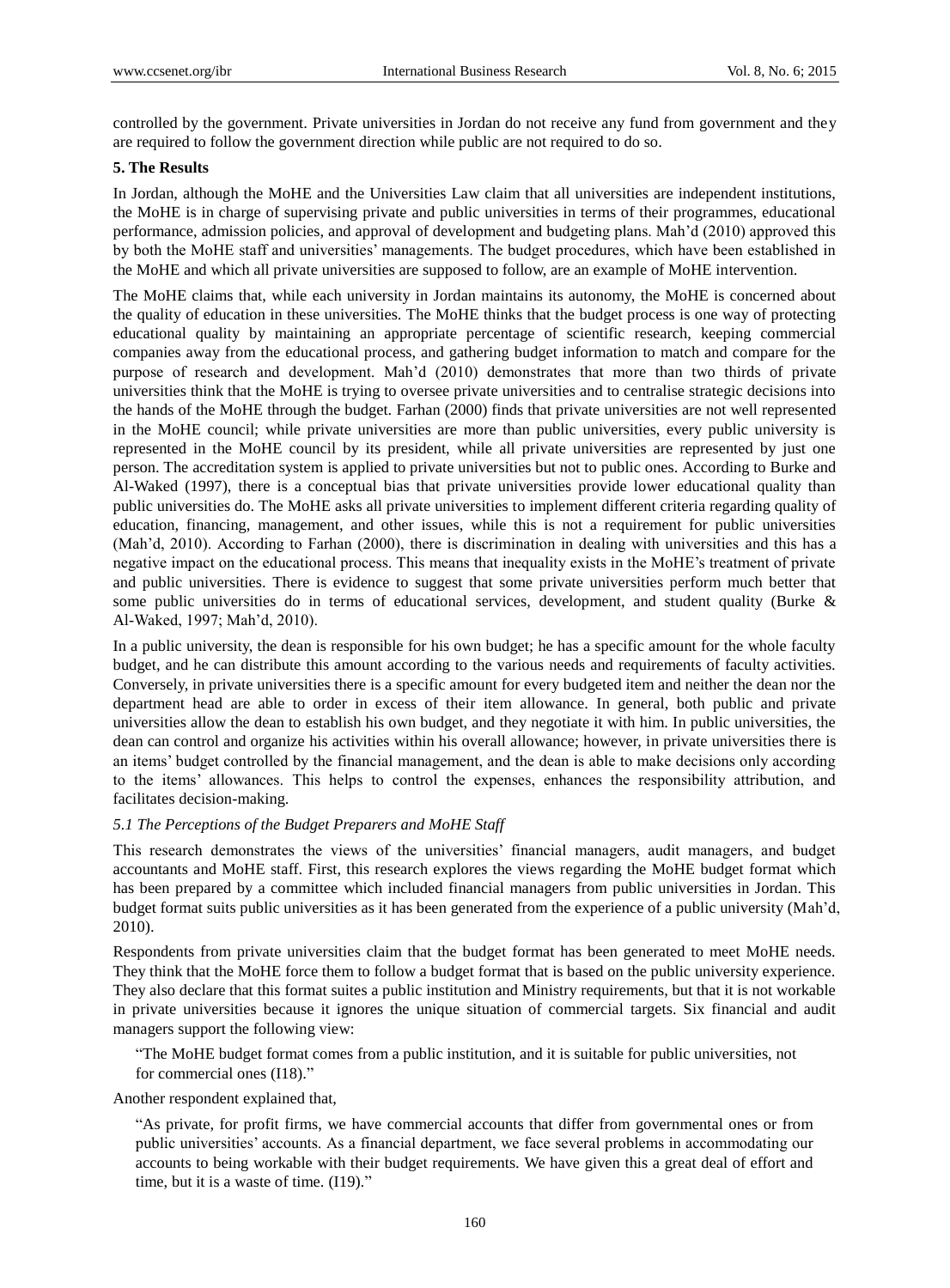The view that universities are unable to use this format efficiently in their operations is supported by about half of the respondents, who think that the MoHE budget format is used for achieving MoHE requirements rather than for decision-making or strategic thinking. They also believe that this format appears to be more for the sake of appearance than for operations.

It also appears that the MoHE has not supplied adequate training courses to private universities. All respondents, including the Ministry staff, agree that the Ministry has not given enough training courses regarding their procedures and rules. An interviewee explained that,

"I think there is no cooperation or development between the MoHE and universities. The MoHE did not give any training courses, seminars or workshops… We cannot understand what their target is, and I think that they themselves do not know exactly what they need. One example of that is the Scientific Research percentage; it is still vague and unclear for all universities. (I13)."

Five respondents in three universities clarify that they have kept their own, parallel, accounts alongside their use of the MoHE requirements. This is because they think that the MoHE requirements cannot fulfill their university's requirements and plans. One interviewee comments that universities' managements know their accounts better than the Ministry does. She summarizes these points by saying:

"Firstly, private universities are different to public universities. Secondly, there is a disconnect between private and public universities and the Ministry, and, finally, unexpected and unexplained changes always occur; therefore, we keep our own accounts and procedures. (I13)."

Jordanian law stipulates that every private university must reserve 5% of its operational expenses for scientific research. This includes 3% for seminars, conferences, training courses, publication, and research funding, as well as 2% as scholarships for PhD students (Mah'd, 2010).

The MoHE claims that they ask private universities to comply with their rules to make sure that the private university separates the accounts related to the parent company from the accounts related to the university, and the Ministry assumes that any accounts related to building maintenance or instructions are company accounts. An interviewee in the financial department in the Ministry explains,

"It is not our job to control these universities or to influence the universities' decisions regarding what and where they should spend; these are internal decisions and every university enjoys its autonomy…. Our task is to ensure that private universities spend 5% of their operational expenses for the purpose of scientific research, and to separate the educational accounts from the commercial ones. (I9)."

Four financial managers in private universities comment on this problem and highlight some points with which they struggle. One financial manager says:

"There is a big gap between the laws: the HE Law, the Income Tax Law, and the Companies' Law. For instance, according to the Companies' law, we are required to contribute 1% of our profit to Jordanian universities."

1% to scientific research, and 1% to training. Therefore, they deal with us as private companies. Yet, at the same time, they ask us to work as auniversity, and we do not receive anything from this contribution. Meanwhile, public universities do not pay these percentages but do receive the contribution. Moreover, the HE Law forces us to deduct 5% of our operational expenses for scientific research, although this conflicts with the Companies' law

The interviewees who are on the MoHE staff think that most private universities collaborate with the MoHE and follow the ministry procedures and rules. The budget coordinator in the MoHE states that:

"All the private universities are cooperative, and they provide us with all necessary information. It is not obligatory for the universities to include an item which is not in their accounts; they can simply ignore this item and, if there is need to add it to the final budget, then add it and tell us. (I5)."

One financial manager in a private university agrees with this, stating:

"Ministry rules are suitable to all private universities, because they are not based on a certain number of faculties or departments. (I17)."

Universities' revenues typically come from student tuition fees, which are committed in advance. Enrolments fluctuate every year and, in consequence, it is not possible for the university management to have an accurate knowledge about the costs of the services they provide or the costs of different student types enrolled. This is very important for university strategies. A financial manager in one university details that:

"The budget is not flexible; it cannot be changed according to our income. The problem is that our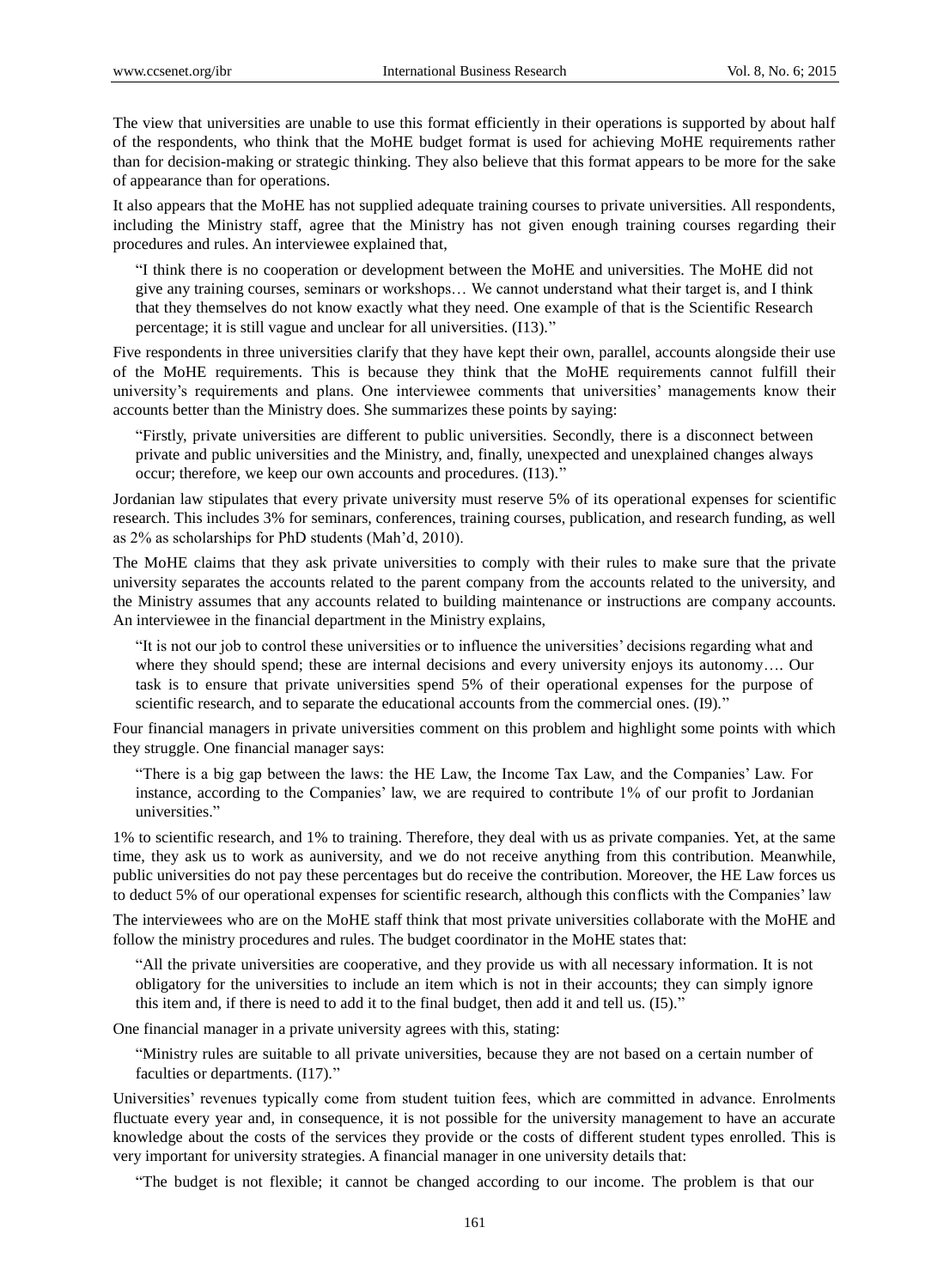income depends on student numbers, and we cannot change the expenses according to student numbers during the year. The MoHE asks us to do so."

The results show that most of the respondents think that the MoHE is using the budget to oversee and control the private universities. The respondent also agreed that public universities are not following the direction of the MoHE in many occasions. What is uniques in Jordan that private universities are paying to the MoHE and they are following the roles while public are receiving fund from the government but they are not following the roles.

# **6. Conclusion**

The MoHE claims that, while each university in Jordan maintains its autonomy, the MoHE is concerned about the quality of education in these universities. The MoHE thinks that the budget process is one way of protecting educational quality by maintaining an appropriate percentage of scientific research, keeping commercial companies away from the educational process, and gathering budget information to match and compare for the purpose of research and development. More than two thirds of private universities think that the MoHE is trying to oversee private universities and to centralise strategic decisions into the hands of the MoHE through the budget. The following are points which have been highlighted by some of the interviewees.

- 1) There is conflict between HE laws and other laws. Inconsistencies and contradictions exist between the responsibilities and authorities in both Laws of HE and Companies. For example, in HE Law, the budget must be authorized by the board of trustees, and the president is responsible for making expenditure decisions, while in the Companies' Law this authority is given to the management board (owners). This conflict is one of the main problems facing private universities in Jordan.
- 2) Private universities are not well represented in the MoHE council (Farhan, 2000). While there are more private universities than public universities, every public university is represented in the MoHE council by its president, while all private universities are represented by just one person. There is dissatisfaction amongst private universities because they are ignored and underrepresented. Some, like the former president of one private university, assert that representation should be based on university or student numbers. Farhan (2000) comments on the way in which the MoHE deals with the universities: ―this is unfair and reflects imbalance in dealing with the national universities, since their voice is ignored.
- 3) The accreditation system is applied to private universities but not to public ones. According to Burke and Al-Waked (1997), there is a conceptual bias that private universities provide lower educational quality than public universities do. The MoHE asks all private universities to implement different criteria regarding quality of education, financing, management, and other issues, while this is not a requirement for public universities. According to Farhan (2000), there is discrimination in dealing with universities and this has a negative impact on the educational process. According to all interviewees in private universities, inequality exists in the MoHE's treatment of private and public universities. Indeed, there is evidence to suggest that some private universities perform much better that some public universities do in terms of educational services, development, and student quality. One question that has been raised to the budget directors in the MoHE is: Why do you ask private universities to implement a budget format while this is not a requirement for public universities?'

To this query, one MoHE representative replied:

"The law states that universities must submit their budgets; we are working on that, and soon public universities will also submit their budget forms and follow the same regulations."

#### **Acknowledgements**

The authors are grateful to Applied Science Private University, Amman, Jordan, for full financial support granted to this research project.

#### **References**

- Al-lamki, S. M. (2002). Higher education in the sultanate of Oman: The challenge of access, equity and privatisation. *Journal of Higher Education Policy and Management, 24*(1), 75-86. http://dx.doi.org/10.1080/13600800220130770
- Altbach, P. G., & Knight, J. (2007). The internationalization of higher education: Motivations and realities. *Journal of Studies in International Education, 11*(3-4), 290-305. http://dx.doi.org/10.1177/1028315307303542
- Buckland, R. (2009). Private and public sector models for strategies in universities. *British Journal of Management, 20*(4), 524-536. http://dx.doi.org/10.1111/j.1467-8551.2008.00593.x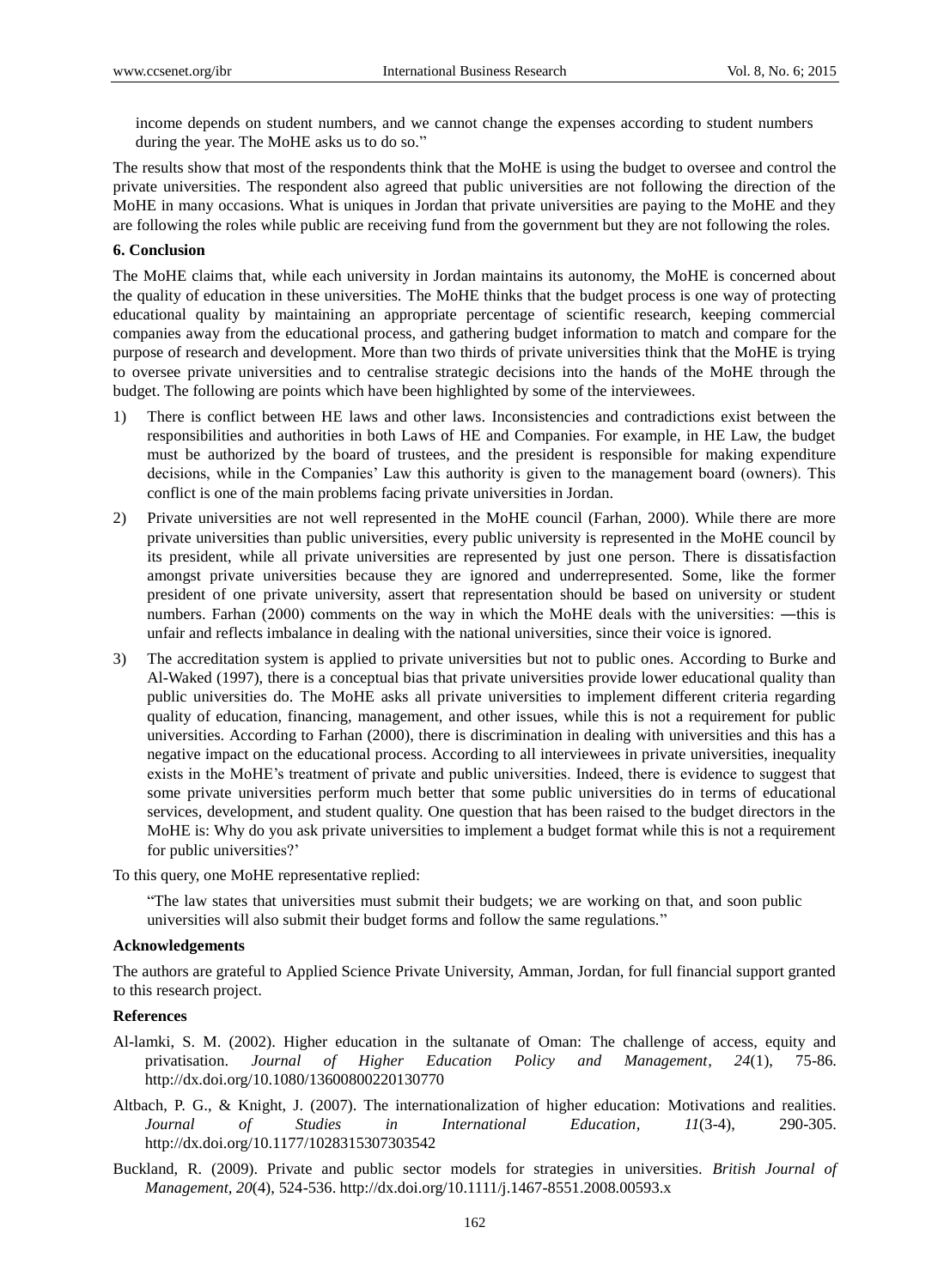- Burke, D. L., & Al-Waked, A. A. (1997). On the threshold: Private universities in Jordan. *International Higher Education, 9*(Fall).
- Covaleski, M. A., & Dirsmith, M. W. (1988). An institutional perspective on the rise, social transformation, and fall of a university budget category. *Administrative Science Quarterly, 33*(4), 562-587. http://dx.doi.org/10.2307/2392644
- Covaleski, M., Evans, I., John, H., Luft, J., & Shields, M. D. (2003). Budgeting research: Three theoretical perspectives and criteria for selective integration. *Journal of Management Accounting Research, 15*(3), 3-49. http://dx.doi.org/10.2308/jmar.2003.15.1.3
- Drury, C. (2012). *Management and cost accounting.* London: Thomson Learning, Business Press.
- El-Sheikh, E., Mah'd, O., Nassar, M., & Khadash, H. (2012). Financing and management of higher education: Evidence from Jordan. *International Business Research, 5*(5). http://dx.doi.org/10.5539/ibr.v5n5p71
- Farhan, E. (2000). *Organizing higher education sector in Jordan*. Zarka Private University, Higher Education in Jordan, Zarka, WP.
- Horngren, C., Foster, G., Datar, S., Rajan, M., & Ittner, C. (2015). *Cost accounting: A managerial emphasis* (15th ed). New York, NY: Pearson Higher Education.
- Issa, S. S. (2000). Quality assurance of engineering education in private universities in Jordan. *International Journal of Higher Education, 6*(2), 119-128.
- Johnstone, B. (1998). *The finance and management of higher education: A status report on worldwide reforms*. State University of New York, New York, NY.
- Kharman, N. (2005). *Educational developments in Jordan: A comparison of private and public schools* (Unpublished PhD Thesis). University of Reading, Reading.
- Magner, N. R., Rahman, M., & Welker, R. B. (1996). The interactive effect of outcome favorability and procedural justice in work resource allocation on work performance. *Journal of Applied Social Psychology, 26*(9), 825-842. http://dx.doi.org/10.1111/j.1559-1816.1996.tb01133.x
- Mah'd, O. (2010). *The budgetary process in Private Jordanian Universities (PJUs) and the role of budget participation* (Unpublished PhD Thesis). School of Accounting and Finance, University of Aberdeen, Aberdeen.
- Mah'd, O., & Buckland, R. (2009). The budget process in Jordanian Private Universities (JPUs). *Accounting in Emerging Economies, 9*, 193-228. http://dx.doi.org/10.1108/S1479-3563(2009)0000009010
- Mah'd, O., Nassar, M., Nimer, K., & Al-okdeh, S. (2011). The impact of managers' related variables and department features on budget characteristics: The case of private Jordanian Universities. *International Business Research, 4*(4), 199-210.
- Ministry of Education. (2008). *Inclusive education: The way of the future.* The 48th Session of Education. Geneva.
- Ministry of Higher Education. (2001). *The temporary law of private universities 43*. Ministry of Higher Education, Amman, Jordan.
- Ministry of Higher Education. (2009). *The law of Jordanian Universities 20*. Jordanian Government, Ministry of Higher Education.
- Modell, S. (2006). Triangulation between case study and survey methods in management accounting research: An assessment of validity implications. *Management Accounting Research, 16*(2), 231-254. http://dx.doi.org/10.1016/j.mar.2005.03.001
- Moll, J. (2003). *Organisational change and accounting control systems at an Australian University: A longitudinal case study* (Unpublished PhD Thesis). School of Accounting and Finance, Griffith, Griffith University.
- World Bank. (1996). *Jordan higher education development study*. Amman, Jordan, Human Resources Division, Country Department II, Middle East and North Africa Region: No.15105-Jo.
- Younis, A. M. (2002). Standards for library education in private universities in Jordan. *International Information and Library Review, 34*(4), 369-394. http://dx.doi.org/10.1006/iilr.2002.0216